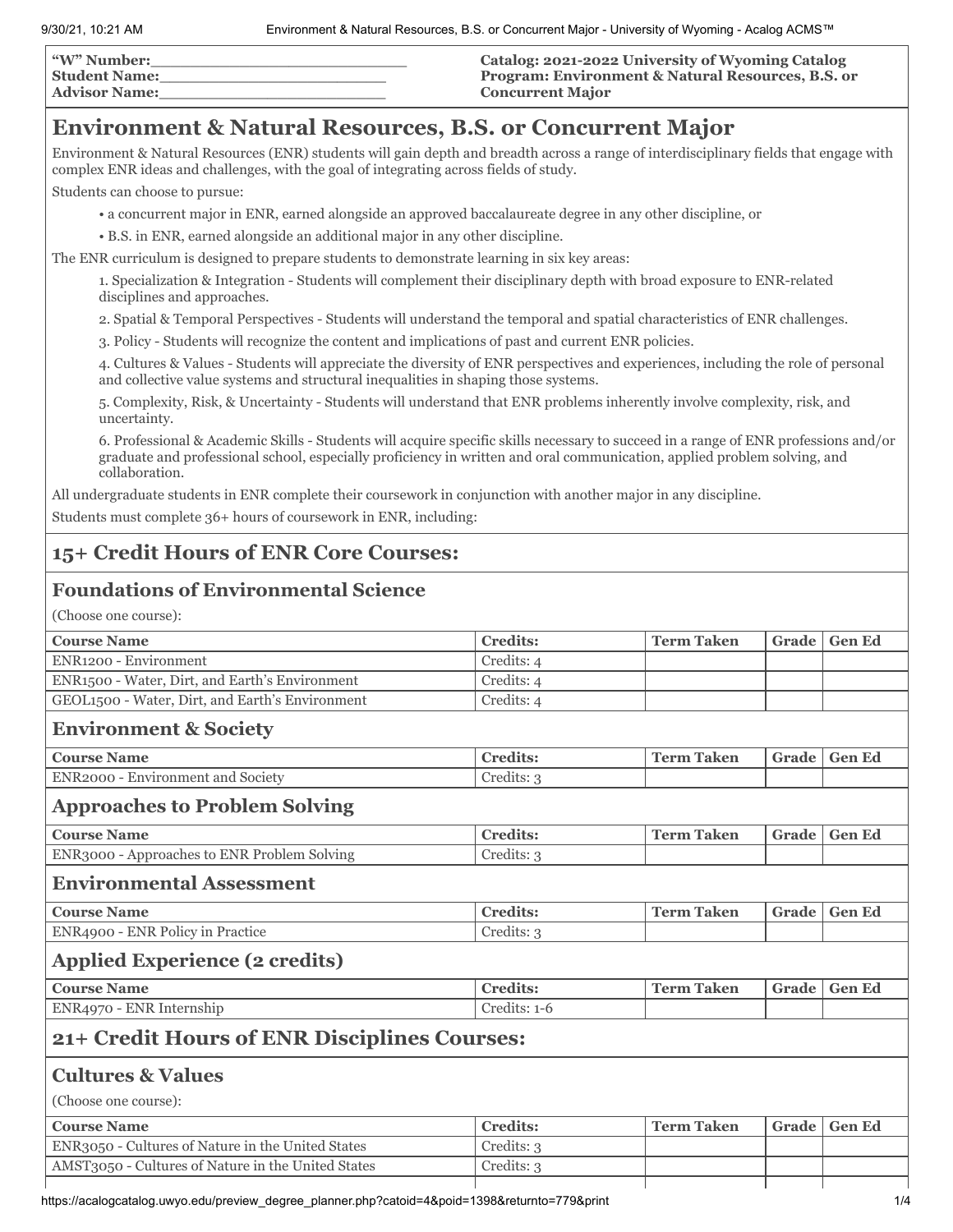### 9/30/21, 10:21 AM Environment & Natural Resources, B.S. or Concurrent Major - University of Wyoming - Acalog ACMS™

| ENR4030 - Ecology of Knowledge                                              | Credits: 3 |
|-----------------------------------------------------------------------------|------------|
| AMST4030 - Ecology of Knowledge                                             | Credits: 3 |
| ENR4310 - Environmental Anthropology                                        | Credits: 3 |
| ANTH4310 - Environmental Anthropology                                       | Credits: 3 |
| ENR4412 - Global Environment History                                        | Credits: 3 |
| HIST4412 - Global Environment History                                       | Credits: 3 |
| HIST4475 - American Environmental History                                   | Credits: 3 |
| ENR2330 - Environmental Ethics                                              | Credits: 3 |
| PHIL2330 - Environmental Ethics                                             | Credits: 3 |
| ENR3620 - Environmental Justice                                             | Credits: 3 |
| POLS3620 - Environmental Justice                                            | Credits: 3 |
| ENR3950 - Environmental Sociology                                           | Credits: 3 |
| SOC3950 - Environmental Sociology                                           | Credits: 3 |
| GEOG3400 - Traditional Ecological Knowledge                                 | Credits: 3 |
| NAIS3400 - Traditional Ecological Knowledge                                 | Credits: 3 |
| GEOG4570 - Cultural Geography                                               | Credits: 3 |
| HLED4020 - Food, Health, and Justice                                        | Credits: 3 |
| ORTM4901 - Human Dimensions of Outdoor Recreation and<br>Tourism Management | Credits: 3 |
| GWST4450 - Ecofeminism                                                      | Credits: 3 |
| $\Gamma$ <sup>2004</sup> $\gamma$ <sup>2004</sup> $\gamma$ <sup>2</sup>     |            |

### **Economics**

(Choose one course):

| <b>Course Name</b>                                 | <b>Credits:</b> | <b>Term Taken</b> | Grade   Gen Ed |
|----------------------------------------------------|-----------------|-------------------|----------------|
| AGEC4720 - Water Resource Economics                | Credits: 3      |                   |                |
| ECON2400 - Economics of the Environment            | Credits: 3      |                   |                |
| ENR3750 - Natural Resource Planning and Economics  | Credits: 3      |                   |                |
| AGEC3750 - Natural Resource Planning and Economics | Credits: 3      |                   |                |
| ENR4560 - Conservation Entrepreneurship            | Credits: 3      |                   |                |
| ERS3400 - Energy Markets & Policy                  | Credits: 3      |                   |                |
| GEOG3050 - Economic Geography                      | Credits: 3      |                   |                |

## **Environmental Management**

(Choose one course):

| <b>Course Name</b>                                                      | <b>Credits:</b> | <b>Term Taken</b> | Grade | <b>Gen Ed</b> |
|-------------------------------------------------------------------------|-----------------|-------------------|-------|---------------|
| ENR4800 - Historic Preservation                                         | Credits: 3      |                   |       |               |
| AMST4800 - Historic Preservation                                        | Credits: 3      |                   |       |               |
| ENR4430 - Green Chemistry and Global Environmental Problems             | Credits: 3      |                   |       |               |
| CE4430 - Green Chemistry and Global Environmental Problems              | Credits: 3      |                   |       |               |
| ENR2450 - Fish and Wildlife Management in the Anthropocene              | Credits: 4      |                   |       |               |
| ZOO2450 - Fish and Wildlife Management in the Anthropocene              | Credits: 4      |                   |       |               |
| ERS3010 - Air Quality Management                                        | Credits: 3      |                   |       |               |
| ENR4040 - Conservation of Natural Resources                             | Credits: 3      |                   |       |               |
| GEOG4040 - Conservation of Natural Resources                            | Credits: 3      |                   |       |               |
| GEOG4080 - Management of Major River Basins                             | Credits: 3      |                   |       |               |
| GEOL3400 - Geologic Hazards: A Historical and Scientific Review         | Credits: 4      |                   |       |               |
| GEOL3650 - Energy for Society: Addressing the Energy Grand<br>Challenge | Credits: 4      |                   |       |               |
| REWM2000 - Principles of Rangeland Management                           | Credits: 3      |                   |       |               |
| REWM4700 - Wildland Watershed Management                                | Credits: 3      |                   |       |               |

# **Data Analysis**

(Choose one course):

| <b>Course Name</b>                     | <b>Credits:</b> | <b>Term Taken</b> | Grade   Gen Ed |
|----------------------------------------|-----------------|-------------------|----------------|
| ENR4550 - Negotiation Analysis         | Credits: 3      |                   |                |
| AGEC4550 - Negotiation Analysis        | Credits: 3      |                   |                |
| ENR4525 - Environmental Data Analysis  | Credits: 4      |                   |                |
| GEOL4525 - Environmental Data Analysis | Credits: 4      |                   |                |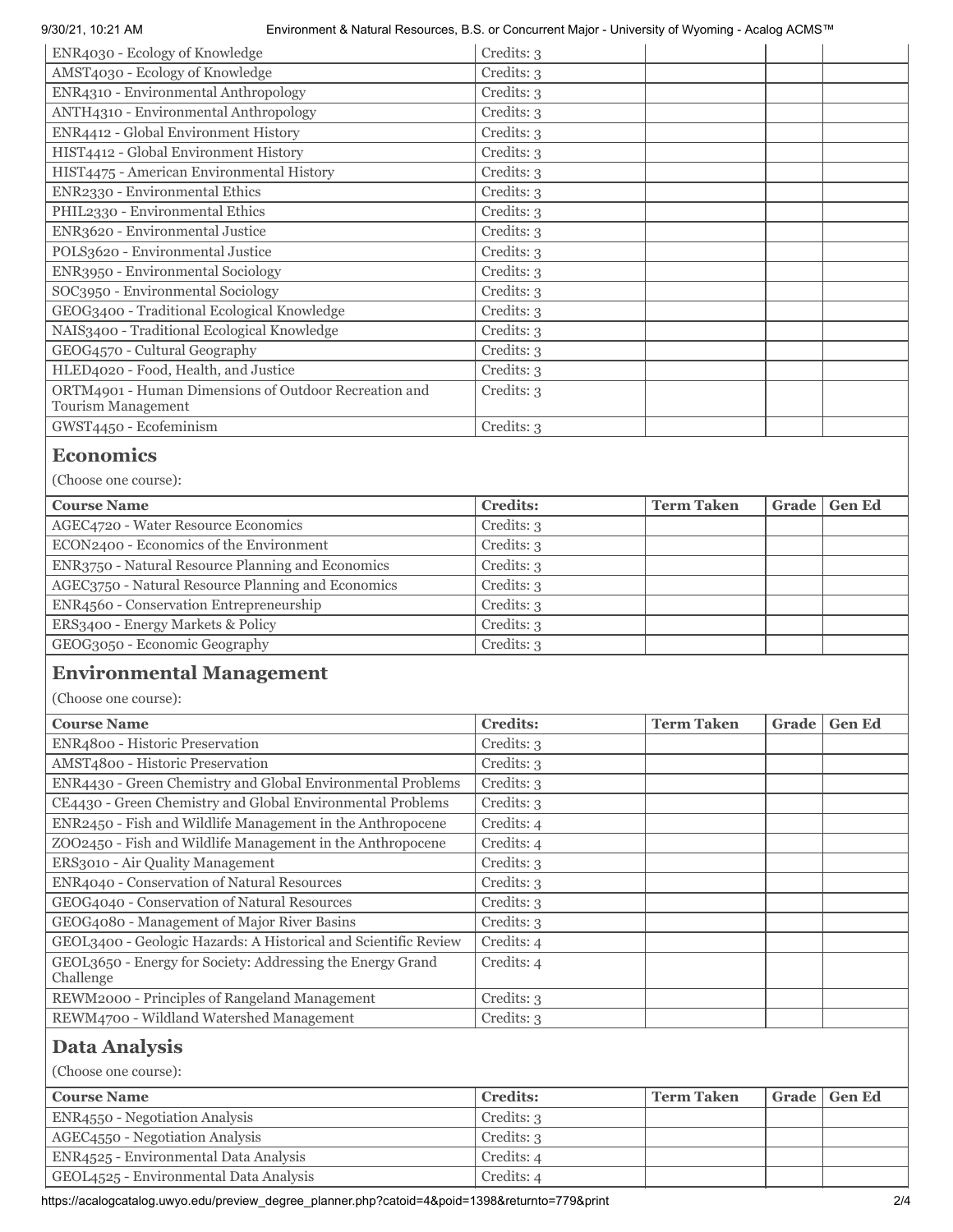### 9/30/21, 10:21 AM Environment & Natural Resources, B.S. or Concurrent Major - University of Wyoming - Acalog ACMS™

| ESS4001 - Analysis of Nature's Data                                                                  | Credits: 3      |                   |       |               |
|------------------------------------------------------------------------------------------------------|-----------------|-------------------|-------|---------------|
| GIST2310 - Intro to Geographic Information Systems                                                   | Credits: 4      |                   |       |               |
| GIST2150 - Introduction to Programming in Geospatial<br><b>Information Science and Technology</b>    | Credits: 3      |                   |       |               |
| GIST2140 - Survey of Remote Sensing Applications                                                     | Credits: 3      |                   |       |               |
| GIST4130 - Applied Remote Sensing for Agricultural Management                                        | Credits: 3      |                   |       |               |
| RNEW4130 - Applied Remote Sensing for Agricultural<br>Management                                     | Credits: 3      |                   |       |               |
| STAT3050 - Statistical Methods                                                                       | Credits: 3      |                   |       |               |
| <b>Physical &amp; Natural Science</b>                                                                |                 |                   |       |               |
| (Choose one course):                                                                                 |                 |                   |       |               |
| <b>Course Name</b>                                                                                   | <b>Credits:</b> | <b>Term Taken</b> | Grade | <b>Gen Ed</b> |
| ATSC2100 - Global Warming: The Science of Humankinds' Energy<br><b>Consumption Impacting Climate</b> | Credits: 3      |                   |       |               |
| ATSC2200 - Severe and Unusual Weather                                                                | Credits: 3      |                   |       |               |
| ENR3100 - Principles of Wildland Water Quality                                                       | Credits: 3      |                   |       |               |
| REWM3100 - Principles of Wildland Water Quality                                                      | Credits: 3      |                   |       |               |
| ENR4285 - Wildland Hydrology                                                                         | Credits: 3      |                   |       |               |
| REWM4285 - Wildland Hydrology                                                                        | Credits: 3      |                   |       |               |
| ENR3130 - Environmental Quality                                                                      | Credits: 3      |                   |       |               |
| SOIL3130 - Environmental Quality                                                                     | Credits: 3      |                   |       |               |
| GEOG4460 - Biogeography                                                                              | Credits: 3      |                   |       |               |
| ENR3450 - Weather and Climate                                                                        | Credits: 3      |                   |       |               |

## **Policy**

**AND**

**AND**

(Choose one course):

| <b>Course Name</b>                                           | <b>Credits:</b> | <b>Term Taken</b> | Grade | <b>Gen Ed</b> |
|--------------------------------------------------------------|-----------------|-------------------|-------|---------------|
| ENR3300 - Environmental Policy, Conservation and Development | Credits: 3      |                   |       |               |
| in India                                                     |                 |                   |       |               |
| ENR4750 - ENR Law and Policy                                 | Credits: 3      |                   |       |               |
| ENR4051 - Environmental Politics                             | Credits: 3      |                   |       |               |
| GEOG4051 - Environmental Politics                            | Credits: 3      |                   |       |               |
| POLS4051 - Environmental Politics                            | Credits: 3      |                   |       |               |
| ENR4052 - Federal Land Politics                              | Credits: 3      |                   |       |               |
| GEOG4052 - Federal Land Politics                             | Credits: 3      |                   |       |               |
| POLS4052 - Federal Land Politics                             | Credits: 3      |                   |       |               |
| <b>INST4455 - Energy Security</b>                            | Credits: 3      |                   |       |               |
| POLS4455 - Energy Security                                   | Credits: 3      |                   |       |               |
| POLS4475 - Politics of Natural Resources in Latin America    | Credits: 3      |                   |       |               |
| INST4990 - Topics:                                           | Credits: 1-6    |                   |       |               |
| <b>ENR Electives</b>                                         |                 |                   |       |               |
| (Choose one course; three credits required):                 |                 |                   |       |               |
| <b>Course Name</b>                                           | <b>Credits:</b> | <b>Term Taken</b> | Grade | <b>Gen Ed</b> |

ENR4010 - Winter Ecology: Skills of the Winter Naturalist Credits: 1

ENR4011 - Winter Ecology: Snowpack Science and Dynamics Credits: 1

ENR4012 - Winter Ecology: Wildlife and Plant Adaptations Credits: 1

ESS3480 - Environmental Change Credits: 3 GEOG3480 - Environmental Change Credits: 3 GEOG4440 - Advanced Global Climate Variability | Credits: 3 LIFE3400 - General Ecology Credits: 3 REWM4440 - Applied Fire Ecology Credits: 3